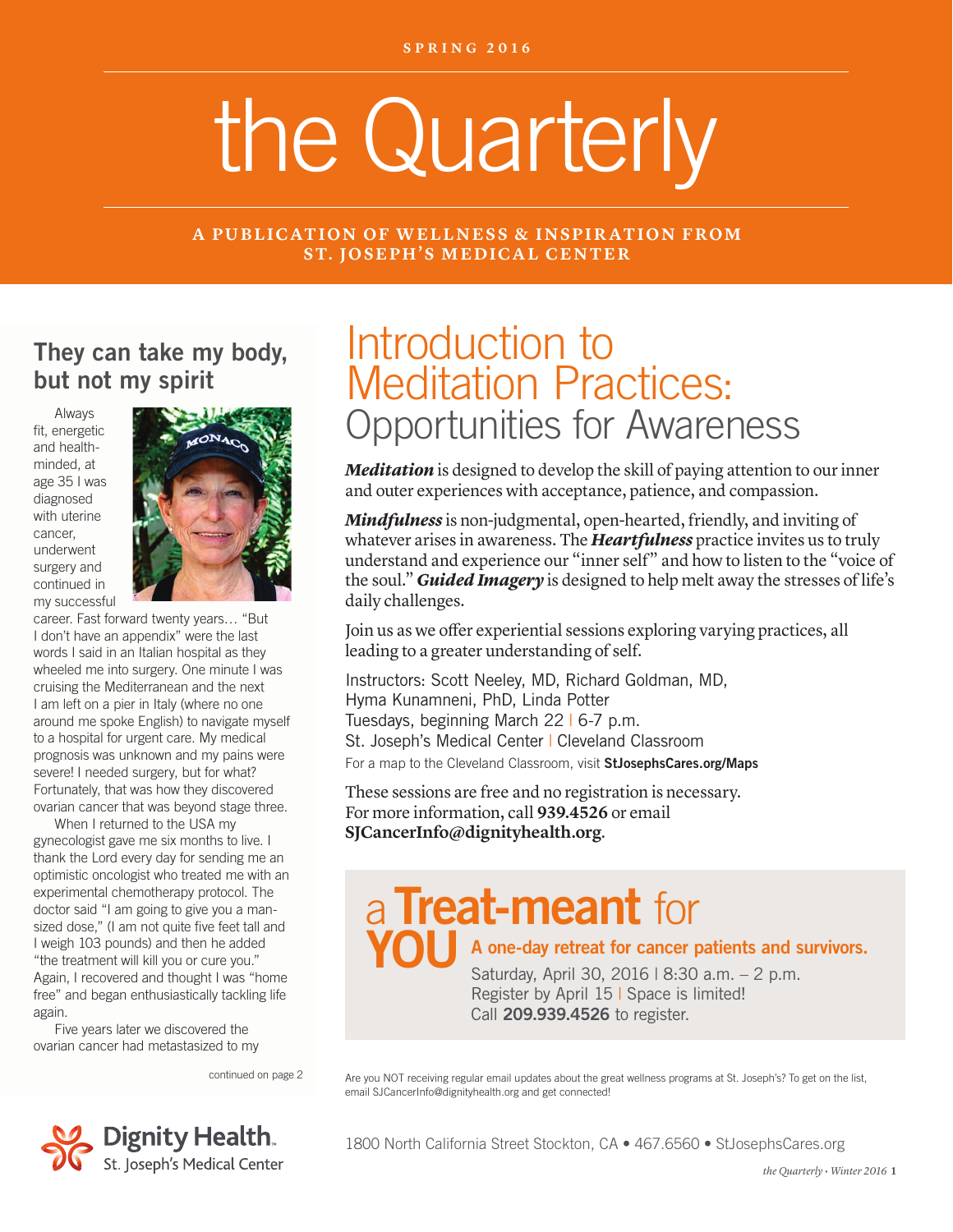#### They can take my body, but not my spirit, *continued*

spleen. After that was removed I was again "home free" and immersed myself in my educational career. I eat healthy, exercise, and am a faith-filled woman. So you can imagine my surprise, again, at age 72 when I was diagnosed with lung cancer! I have never smoked in my life. Fortunately the removal of my lung cured me of another nasty bout with cancer. I must add that for me, the numerous positive people that I was surrounded with were a "life saver."

At age 74 I continue to remain active; volunteering with Presentation Church and with Sister Katherine's Interfaith Caregiver Program through St. Joseph's Medical Center. I know that my faith, friends, healthy living, and positive attitude are the keys to my successful survival. Nothing guarantees a long life, but for me, living with a full heart and helping those I can to "pay it forward" in recognition of those who have helped me, ensures a quality life... every day.

Joanne Shannon can be reached at jjshannonn@gmail.com

## Community Wellness **Opportunities**

#### Yoga – with Chinu Medhi

**Sundays • 9 – 10:30 a.m. Free and open to the public. St. Joseph's Medical Center – Cleveland Classroom** 

To register, call 939.4526.

#### Tai Chi – with Brenda Norris

Thursdays  $\cdot$  6 – 7 p.m. **Free and open to the public. St. Joseph's Medical Center – Cleveland Classroom**

To register, contact the instructor, Brenda at 368.1701 or yankiwi@comcast.net.

For a map to the Cleveland Classroom, visit StJosephsCares.org/Maps

## St. Joseph's Receives National Breast Center of Excellence Accreditation

St. Joseph's Medical Center has recently received accreditation by the National Accreditation Program for Breast Centers of Excellence (NAPBC) for our commitment to providing the highest level of quality breast care. Accreditation is only given to those centers that have successfully undergone a rigorous evaluation process and review of their performance.

St. Joseph's Medical Center offers those being diagnosed and treated for breast cancer:

- Comprehensive breast imaging services through our dedicated Women's Imaging Center
- Access to genetic counseling
- Advanced medical and radiation oncology through our Cancer Institute
- Multidisciplinary panel of doctors who focus their efforts on designing an individualized treatment plan just for you
- A patient navigator to help guide you through the entire cancer treatment and recovery process - from diagnosis to survivorship.

Learn more about the advanced services we offer our breast cancer patients by calling **939.4526** or visiting **StJosephsCares.org/BreastCenter**.

# New Staff & New Specialties

St. Joseph's Cancer Institute is proud to welcome two highly skilled compassionate caregivers.



**Kate Doerksen, PA-C**, comes to us from the University of Texas MD Anderson Cancer Center in Houston, Texas, where she completed a one-year post-graduate PA program specializing in oncology. As a physician assistant, she ensures the coordination of care for new patients, partnering to implement the team's treatment plan, and following patients in surveillance once treatment has been completed.



**Vicki Hundal, CNP, ONC**, has been working with St. Joseph's Oncology since 1994. As a Nurse Practitioner Vicki plays an integral role in symptom management, post radiation follow-ups, coordinating chemotherapy, and managing the IV therapy infusion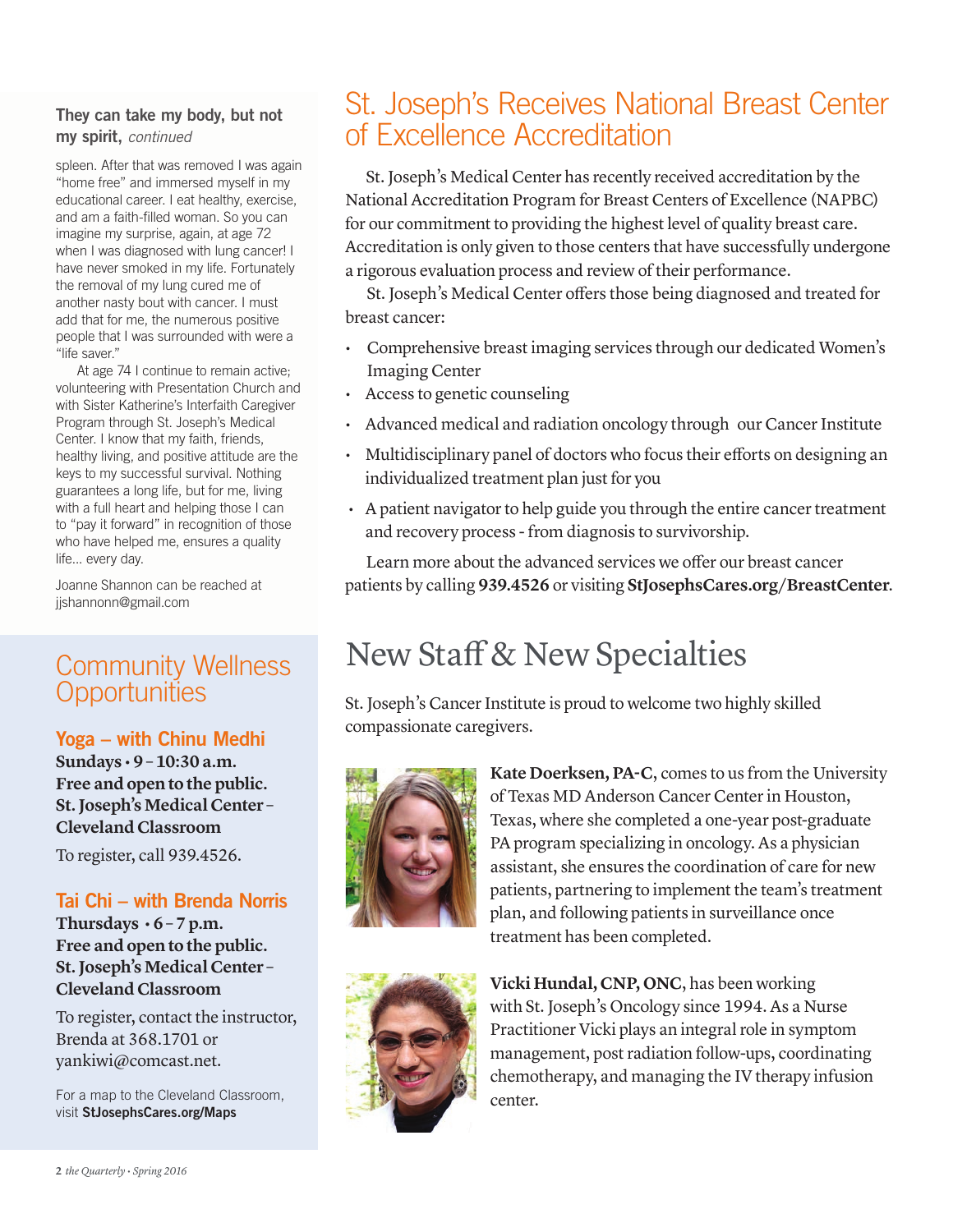# A Fireside Chat with "Through Their Eyes" author Dr. Aminder Mehdi

Join local medical oncologist Dr. Aminder Mehdi as he shares insights from his book "Through Their Eyes," a journey into the souls of cancer patients and their physicians. Beyond just the medical issues, "Through Their Eyes" examines the life changes that accompany a cancer diagnosis and how patients choose to deal with the physical, mental, and spiritual ramifications of a life with cancer. Dr. Mehdi and his son, Harshal S. Mehdi, MD, co-authored this book after extensively interviewing and following seven cancer patients, each with different types of cancers, a variety of outcomes, and unique approaches for coping with their disease.

*This relaxed evening will include a Question & Answer session as well as opportunity to share your experiences with Dr. Mehdi.*

Monday, May 2 • 6:30-7:30 p.m. St. Joseph's Medical Center – Classrooms 1&2 No need to register. For more information call 209.939.4526.



Now available for purchase for \$10 at St. Joseph's Cancer Institute. All proceeds to benefit patients and families dealing with cancer. (Also available online at Amazon and Barnes and Noble.)



# 2017 Tiny Toes Calendar

Schedule your little one's photo session for a chance to be featured in the 2017 Tiny Toes Calendar, sponsored by Chase Chevrolet. 16-511 Tiny Toes Calendar 2017 Postcard PRINT

Sessions are available April 1-May 31 for any child age five and younger. One free digital image included. Reserve your session by contacting Sweet Sister's Photography on Facebook or email SweetSistersPhotography@hotmail.com. Your \$100 tax-deductible donation will directly support St. Joseph's Women & Children's Services. The photo with the most votes will grace the cover and be featured on the month of their choice. *Questions?* Call Lindsay Bureaux at **209.467.6347**.

#### Cancer Support Group Information

A variety of Cancer Support and Education groups meet at St. Joseph's. For meeting dates and times call the Cancer Navigator at 939.4526 or go to StJosephsCares.org/Cancer

# Exercise to Keep Your Strength & Energy During Treatment

St. Joseph's Medical Center offers a free, medically-supervised exercise program especially tailored for cancer patients during and after treatment. Each patient will be given a safe activity program suited to his or her abilities. The 10-week program has been shown to improve endurance, reduce fatigue, and improve overall strength in participants. This highly personalized program, staffed by an exercise physiologist and physical therapist meets for 60 minutes on Tuesdays and Thursdays at St. Joseph's. For more information, please contact St. Joseph's Rehabilitation Services at **467.6365**.